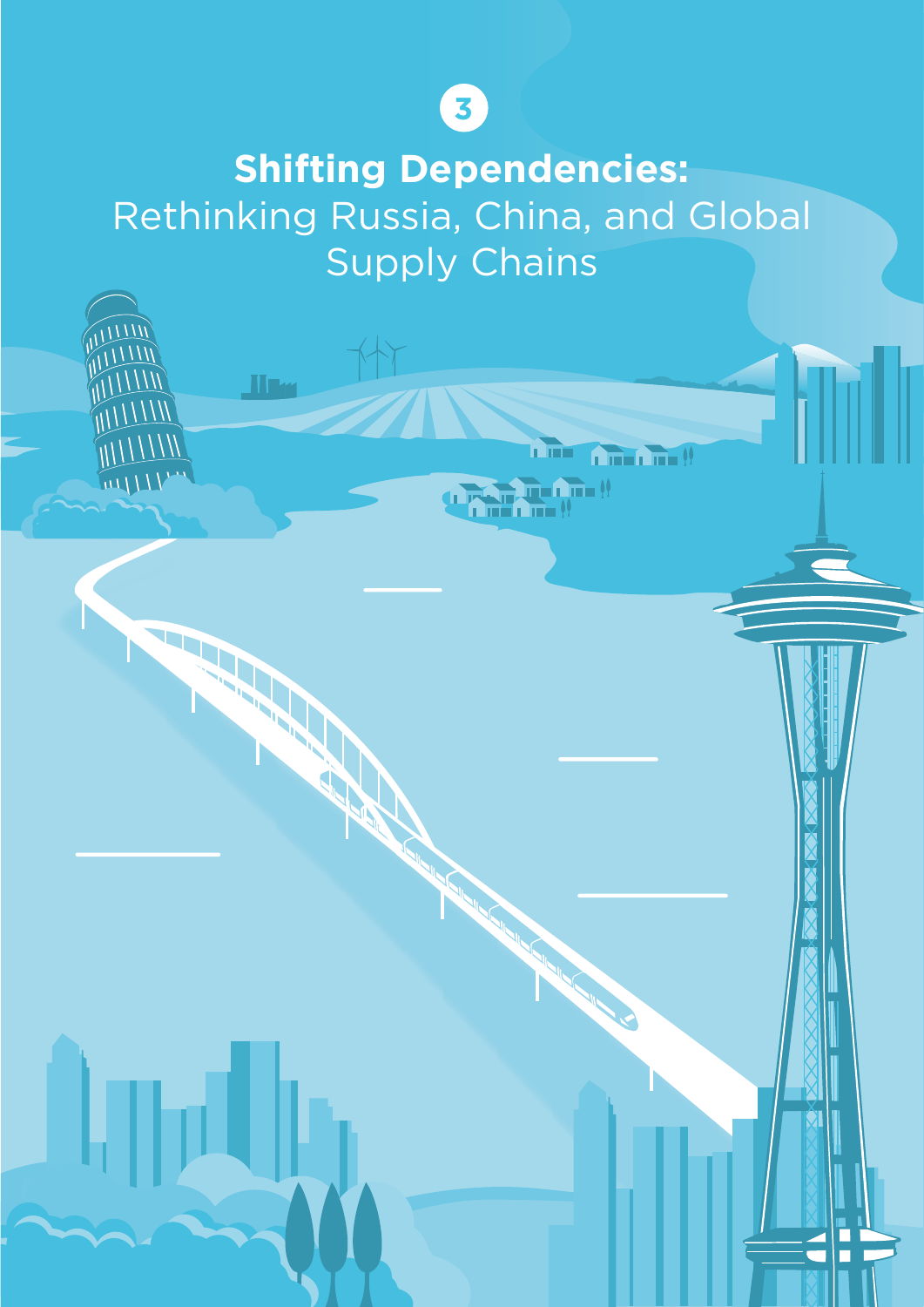One consequence of the war in Ukraine is renewed attention to strategic dependencies. While the United States has limited exposure to the Russian economy, Europe is far more reliant on flows of energy and other commodities. This was a major reason why the EU preferred to exclude energy from the tough initial array of sanctions it leveled against Moscow. At the same time, the war has generated a new-found determination among Europeans to end their reliance on Russian energy over the mediumterm, by identifying alternative supplies, turbocharging renewables and clean tech development, prolonging indigenous fossil-fuel and nuclear power output, and improving energy efficiency measures.

Beyond energy, the war in Ukraine has further scrambled regional and global supply chains already disrupted by the pandemic. When Covid-19 struck in 2020, many countries and companies were stunned to realize how dependent they had become on other countries for critical pharmaceutical and health care supplies. In 2021, as economies sputtered to restart after widespread lockdowns, the world's ability to deliver goods and services through extended supplier networks was further whipsawed by soaring demand, port disruptions, material shortages, and Covid-related factory closures. And now in 2022, flows of commodities and manufacturing components have been further upended. The upshot: heightened anxieties about excessive dependencies, unprecedented global supply and price shocks, surges in inflationary pressures, and drags on growth.

## Strategic sectors with vulnerable supply chains for both the U.S. and the EU



This will not be easy.





These shocks are forcing U.S. and European companies to reconsider how they organize their regional and global supplier networks. While Russia's war is creating headline disruptions, the deeper rethink centers around China, given U.S. and European concerns about inordinate dependencies on another potent strategic rival, and the country's far greater importance as a critical node in global supply chains.

#### **How Dependent Are Europe and the United States on China?**

In 2021, the European Commission and the United States published reviews of their respective supply chains, identifying dependencies and policies that could mitigate potential vulnerabilities.<sup>1</sup> Each identified semiconductors, pharmaceuticals, batteries and critical materials as strategic sectors with vulnerable supply chains due to highly concentrated reliance on a small number of suppliers. The EU report identified heightened import dependencies on China (52%), Vietnam (11%), and Brazil (5%); the U.S. report highlighted heavy reliance on China, in terms of both supply and demand.

Both the EU and the United States have important common dependencies vis-à-vis China, particularly regarding various COVID-related goods and active pharmaceutical ingredients (APIs, including vitamins, antibiotics, and hormones), critical materials, and products needed for the green and digital transitions, such as permanent magnets, electric accumulators,

#### Table 1 EU and U.S. Dependencies on China and the Rest of the World

|                                              | Number of<br><b>Dependent</b><br><b>products</b> | <b>Potential for Diversification</b> |               |                 |      | <b>Share</b><br>in Total |
|----------------------------------------------|--------------------------------------------------|--------------------------------------|---------------|-----------------|------|--------------------------|
|                                              |                                                  | Low                                  | <b>Medium</b> | Medium-<br>High | High | Import<br><b>Value</b>   |
| U.S./EU Dependencies on China                | 20                                               | 61%                                  | 9%            | 9%              | 21%  | FU: 2.8%<br>U.S.: 4.1%   |
| U.S./EU Dependencies on Rest of the<br>World | 70                                               | 25%                                  | 8%            | 22%             | 45%  | EU: 4.6%<br>U.S.: 5.1%   |

*Sources: European Commission; United States Government; Ganyi Zhang, "EU-US: Public policies take up the challenges of the supply chain," Upply, July 23 2021, https://market-insights.upply.com/en/eu-us-public-policies-take-up-the-challenges-of-the-supply-chain.*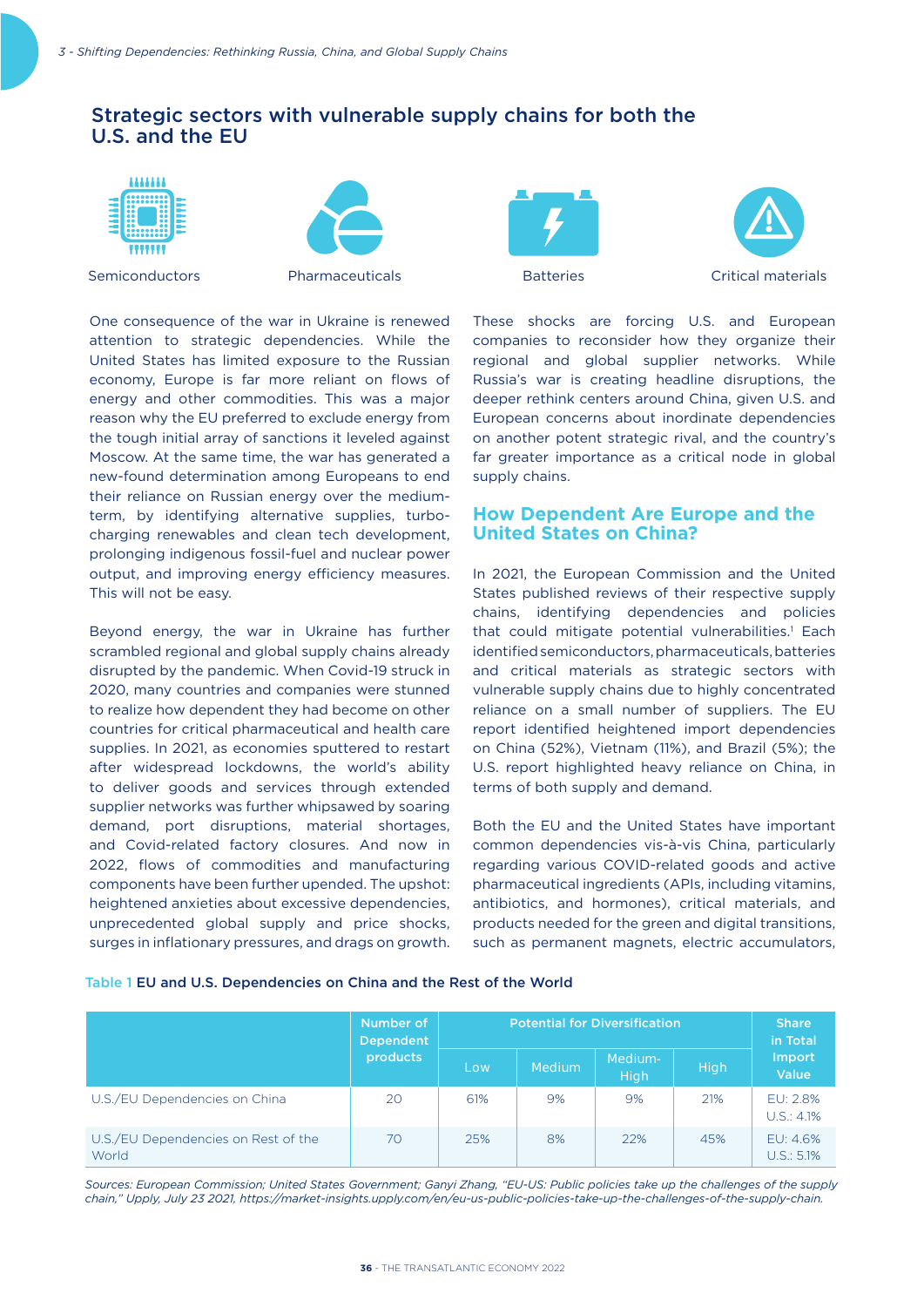|                                           | <b>Health</b>                                                 | <b>Critical</b><br><b>Materials</b> | <b>Renewables</b>                                      | Digital/ICT                                              |
|-------------------------------------------|---------------------------------------------------------------|-------------------------------------|--------------------------------------------------------|----------------------------------------------------------|
| U.S./EU Dependencies on China             | APIs:<br>Covid-19<br>related goods<br>(face masks,<br>gloves) | Tungstates,<br>ferro-alloys, etc.   | Permanent<br>magnets                                   | Laptops, cell<br>phones.<br>radio-broadcast<br>receivers |
| U.S./EU Dependencies on Rest of the World | APIs: Covid-19<br>related goods<br>(face masks,<br>gloves)    | Various                             | Permanent<br>magnets,<br>Type electric<br>accumulators | Laptops, cell<br>phones.<br>radio-broadcast<br>receivers |

#### Table 2 EU and U.S. Mutual Dependencies on China and the Rest of the World: Examples by Sector

*Source: European Commission; United States Government; Zhang.*

cell phones, and radio broadcast receivers. Tables 1 and 2 track common U.S./EU dependencies vis-à-vis the rest of the world and China in particular.

The EU and the United States approach supply chain resiliency in similar ways. Both have identified roughly comparable sectors of high dependencies, and both emphasize the need to increase domestic capacity in those areas. Each has underscored the importance of transatlantic cooperation, and the need to modernize and strengthen international trade rules. In 2021, they created a Trade and Technology Council (TTC) to engage with each other, and with the private sector, to enhance the resiliency and robustness of their respective supply chains, especially in highlyvulnerable ecosystems.

Pharmaceuticals are an area of shared acute concern. Pharmaceutical supply chains have entangled countries around the world in a web of opaque and asymmetric interdependencies. The United States and Europe are each extraordinarily dependent on imports of APIs, the key ingredients for antibiotics and many other common medicines. The Covid-19 pandemic exposed stunning dependencies on drugs and medical supplies. Through the TTC the two parties could improve transparency throughout the pharmaceuticals supply chain; encourage industry to introduce quality management systems; facilitate advanced manufacturing techniques that promise to enhance diversification and redundancy; accelerate capacity for on-demand manufacturing capabilities for APIs and finished drug products; and establish virtual stockpiles and rapid-reaction mechanisms.<sup>2</sup>

Additional TTC priority themes are semiconductors, ICT and cloud technologies, artificial intelligence, clean tech and critical materials. Each is treated in an individual box in Chapter One.

### **Shifting Supply Chains**

Even before the pandemic, concerns had been growing about supply chain resiliency and the asymmetric dependencies that had built up in the deeply intertwined supply chains linking the United States, Europe, and China. Before the pandemic hit, many companies were already shifting production out of China or diversifying their production. Some didn't want to become inordinately dependent on any one particular link in their supply chain. Several feared data security and privacy risks. Others wanted to avoid being caught in a U.S.-China trade war. And many decided that rising labor costs in China made other locales more attractive.3 Footwear, accessories, toy and furniture manufacturers began moving out of China more than a decade ago. More than 83% of North American businesses and about 90% of European firms have announced plans to relocate at least part of their supply chains away from China.<sup>4</sup>

As a result, phrases like "regionalization," "nearshoring," and "on-shoring" are commonplace today as companies consider diversifying and simplifying their supply chains. The mantra of "just-in-time" has been replaced by "just-in-case," with more multinationals creating redundancies and safeguards in their supply chains. The rise in economic nationalism has contributed to this rethink as well, as more and more U.S. and European firms find themselves caught between the political pressures and incentives to build/invest locally versus the competitive advantages of leveraging resources from all over the world. How firms remain competitive and profitable while reducing the vulnerabilities and fragilities of their global supply chains is a critical task for firms over the near-term. Their survival will depend on it.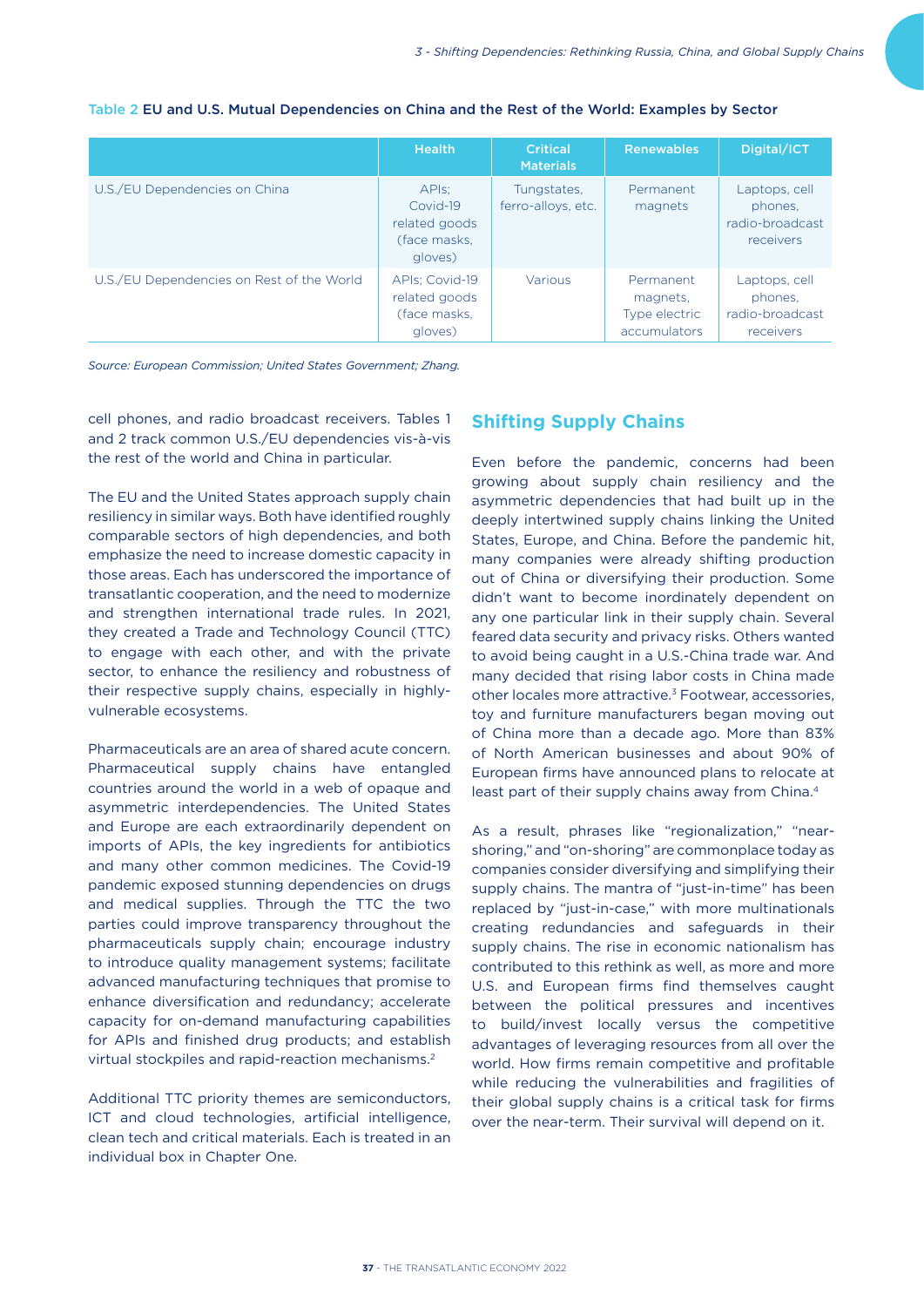Given the high fixed costs that come with offshoring or setting up foreign operations, global supply chains are rather "sticky" in nature. "Reshoring" can be expensive, entailing significant additional fixed costs. That said, many companies are reconsidering the nature of their supply chains. While most are reluctant to fully "reshore" back to their home markets, some are rethinking the geography of their supply chains to ensure greater reliability, and to take advantage of changing cost calculations. A major 2021 joint report by the Asian Development Bank (ADB), the WTO and other institutions has offered evidence that global supply chains are shortening and that both the United States and China's participation rates are falling, even as the integration of some European and East Asian countries in cross-border supply chains continues to rise.5 McKinsey estimates that 15-25% of global goods trade could shift to different countries over the next five years in a scenario where value chains become more regionally oriented.6

## **Rethinking China's Role in Commercial Flows**

Most Western companies are in China because they seek to expand their presence in the Chinese domestic market, not because China is a cog in their extended global supply chains. Nonetheless, about 20% of global trade in manufacturing intermediate products used in supply chains now originates in China, up from 4% in 2002.<sup>7</sup>

China's rise has translated into burgeoning trade in goods with the United States and Europe. U.S.- China goods trade has grown at an impressive 8.6% compound annual growth rate since 2000. EU27 goods exports to China expanded at a compounded annual rate of 12.6% between 2000 and 2020, compared to 4.3% annual growth in exports to the United States , according to data from the IMF. EU27 goods imports from China, meanwhile, rose at a 10.9% compound annual growth rate over the same time period, while goods imports from the United States expanded at a 2.4% rate.

These numbers have reinforced a fairly widespread – yet incorrect – view that China has become the top commercial partner of the United States and of Europe. Most such analysis equates international commerce only with trade in goods. Eurostat, the EU's statistical agency, reports that EU27 goods trade with China in 2021 totaled €695 billion, compared to €631 billion in EU27 goods trade with the United States.<sup>8</sup> That was a significant change from two years ago, when EU27 goods trade with the United States (€620 billion), exceeded EU27 goods trade with China ( $€562$  billion). This shift was likely due to disruptions generated by the Covid-19 pandemic.

Trade between countries, however, doesn't just consist of trade in goods. It also includes trade in services, which the Eurostat report did not include. Services trade has been growing faster than goods trade. More European and American jobs depend on services than on goods, and the United States remains the EU's top services trade partner.

While final numbers for trade in services are not yet available for the full year 2021, we do have data for the first three quarters of the year. Trade in services between the EU27 and the United States during that period was  $£361.8$  billion - 5.6 times more than the trade in services between the EU and China, which totaled  $$64.6$  billion.<sup>9</sup>



# **20% of global trade in manufacturing intermediate products** used in supply chains originates in China, up from 4% in 2002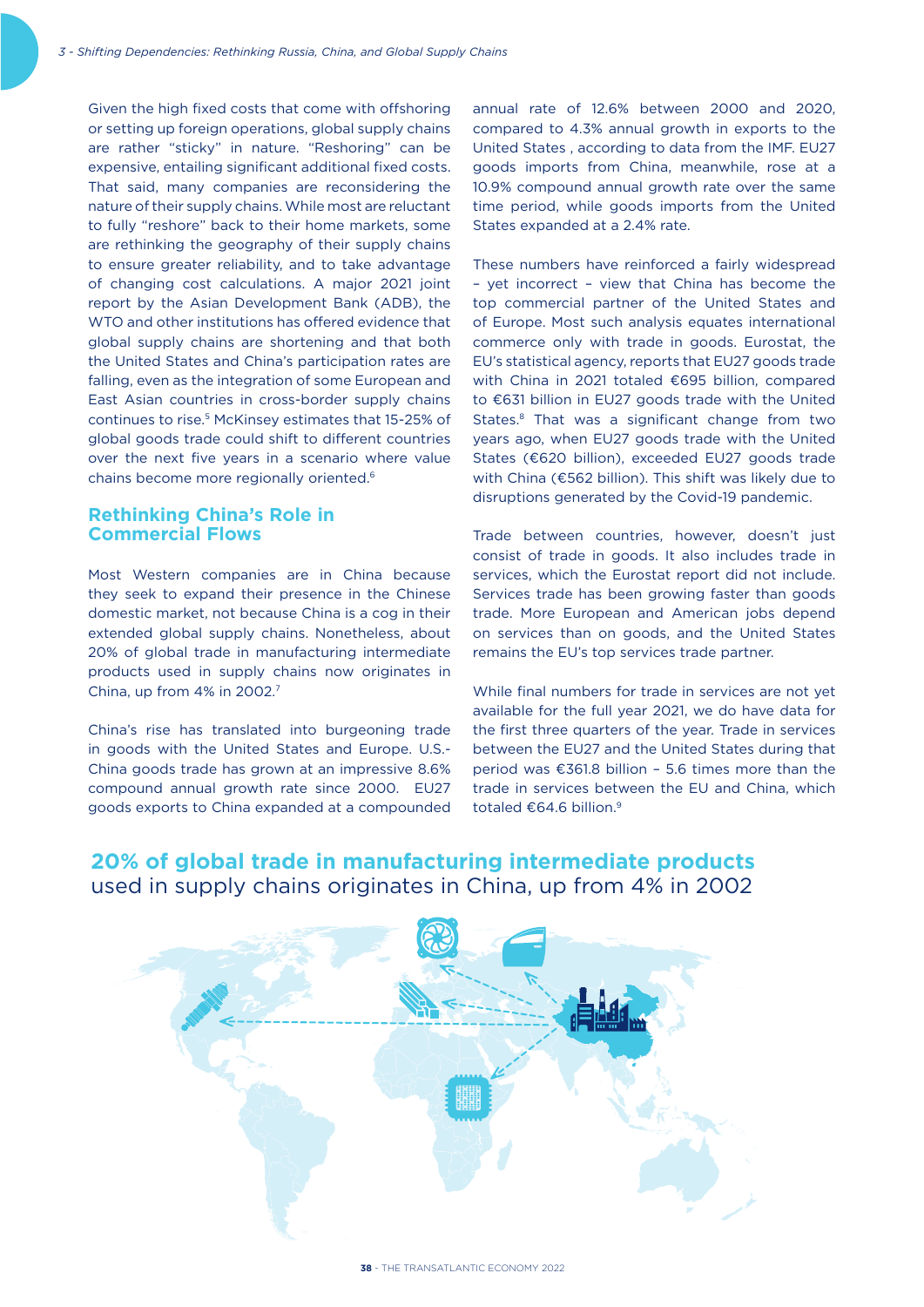

## **Trade in goods and services** (2021 estimate)

If we annualize those figures to estimate total trade in goods and services of the EU for 2021, we find that EU27-China trade in goods and services likely totaled €782 billion in 2021, while EU27-U.S. trade was €1.1 trillion - 42% higher than EU27-China trade.

In short, if you look at overall trade flows and not just one kind of flow, it is clear that the largest trading partner for the EU is actually the United States, and the largest trading partner for the United States is the EU, as it has been for decades.

#### **The Two-Lane Highway vs. the Twelve-Lane** *Autobahn*

Moreover, just as trade is more than just flows of goods, international commerce is more than just trade. Reducing complex commercial ties to just trade in goods and services ignores the importance of a host of additional economic ties that bind the EU and the United States in far deeper ways than those that bind either to China.10

U.S. and European commercial ties with China are akin to a two-lane highway, whereas their commercial ties with each other are more like a twelve-lane *Autobahn*.

The highways to and from China are full of goods. They are busy, and they are crowded. Any type of accident on a two-lane highway can really snarl traffic – as we saw when supply chains were disrupted by the pandemic and by the U.S.-China tariff war. Alongside the highway are narrow bike lanes for services and investments.

At the end of 2020, the EU and China announced their intent to construct a new lane on their highway – an investment path that they believed could unsnarl some of that traffic and add to their overall connections. Despite the EU-China Comprehensive Agreement on Investment (CAI) inked in December 2020, however, that investment lane remains a construction site, after the EU joined the United States in sanctioning China for human rights abuses, in return for which China sanctioned a number of institutions and individuals in the EU, including leading members of the European Parliament – the body that needs to ratify the CAI. As a result, CAI is DOA – dead on arrival. While Chinese FDI in Europe rose in 2021, it did so from a very low level.<sup>11</sup>

The upshot is that both the EU-China and U.S.- China investment lanes face multiple roadblocks, as regulators voice security concerns about Chinese investments, as both sides tighten investment screening and export control procedures, and as each unveils bills aimed at boosting its respective competitiveness with China. China's onerous restrictions on foreign ownership, forced technology transfer rules, and opaque and politically-influenced regulatory procedures further dampen inward investment flows. Low Chinese FDI generates relatively few U.S. and European jobs.

U.S-European investment lanes, in contrast, drive a huge amount of transatlantic commerce. The U.S. accounted for almost 25% of the EU27's total outward FDI position globally in 2019 – 10 times more than the



**The ties that bind the EU to the United States are much thicker and far deeper** than those that bind either to China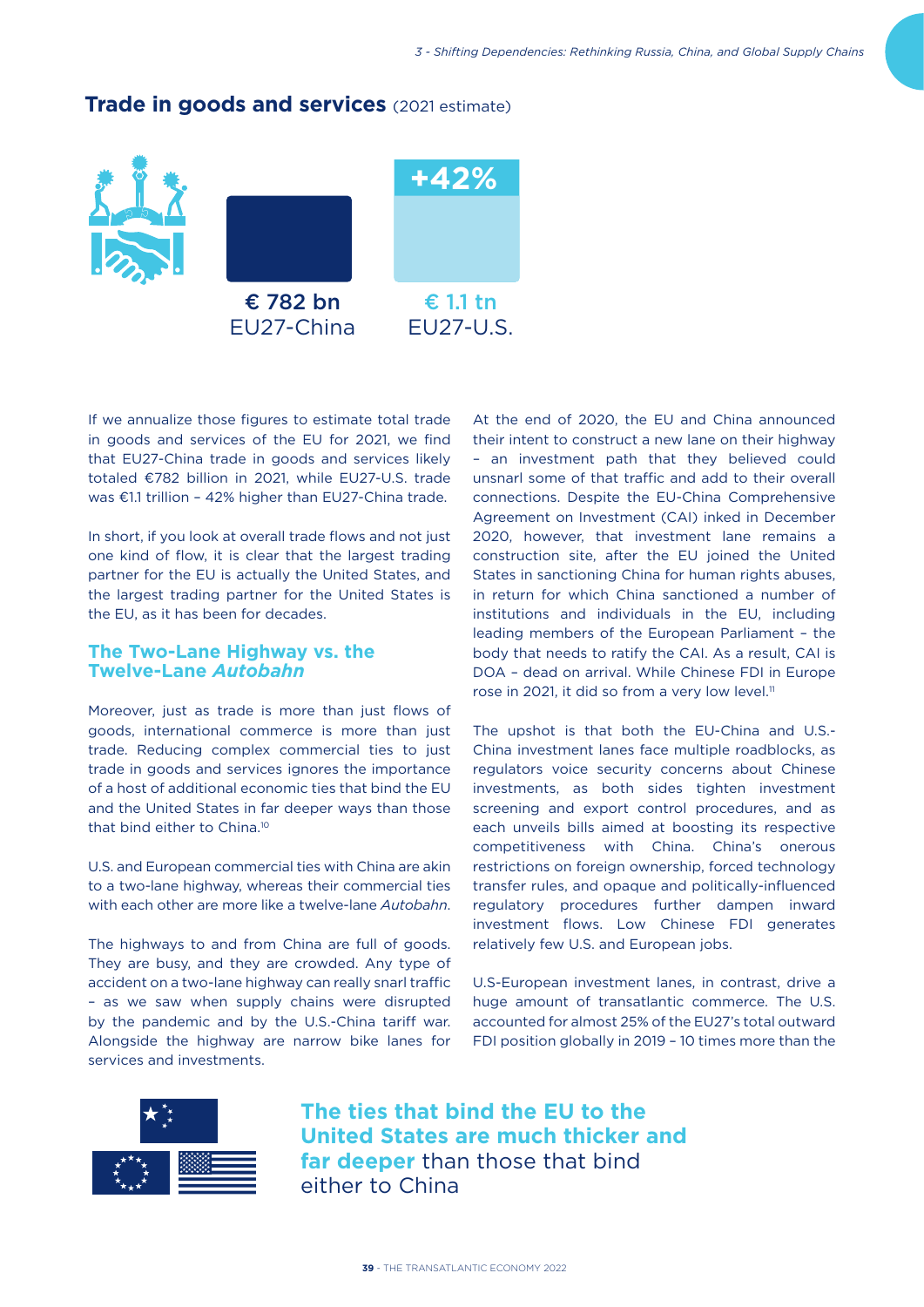# **Share of the EU's total outward FDI position globally**

(2019)



EU's investment position in China, which accounted for less than 2.5% of the total. Total European stock in the United States of \$2.9 trillion in 2020 was more than three times the level of comparable investment from all of Asia. Germany's FDI stock in the United States totaled \$411 billion in 2020. Chinese FDI stock in the United States was less than one-tenth of that total (\$38 billion).

Europe's role vis-à-vis the United States is very similar. Measured on an historic cost basis, the total stock of U.S. FDI in Europe was \$3.7 trillion in 2020 – almost 60% of America's total global investment position and 3.8 times U.S. investment in the Asia-Pacific region. U.S. FDI in the UK in 2020 was seven times more than such investment in China.

When flows from holding companies are removed, Europe still accounted for over half of total U.S. FDI outflows globally and more than double the share to Asia from 2009 through 2020.

In the first three quarters of 2021, U.S. companies invested \$190 billion in Europe – 37 times more than what U.S. firms invested in China (\$5 billion). And despite the pandemic-induced recession, U.S. companies in 2021 earned an estimated \$300 billion from their operations in Europe – 23 times what they earned from operations in China.

Chinese FDI in Europe rose by 25% to \$12.8 billion in 2021, while it fell by 34% in North America to just \$5.8 billion.<sup>12</sup>

Moreover, these bustling transatlantic investment lanes are joined by innovation lanes hosting research and development flows that are the most intense between any two international partners. Jobs lanes provide employment for 16 million Europeans and Americans. And transatlantic digital lanes carry the

vast majority of global digital content. In short, the commercial highway connecting Europe with the United States looks less like a two-way road than a twelve-lane *Autobahn*, with busier traffic and fewer speed limits.

#### **Rethinking Global Supply Chains: Lies, Damn Lies, and Statistics**

Conventional trade statistics also overplay China's role and underplay the role of the United States and Europe in other ways. For instance, standard metrics do not capture the value of intangibles in global value chains. Intangible assets include intellectual property, patents, trademarks, copyrights, brand names, product designs, software, databases, and certain types of business organization structures.13 Failure to account for these intangibles in global supply chains substantially underestimates the nature and value of developed country exports and distorts trade balances between developed and emerging economies.

Extended supply chains have turned trade in goods into trade in tasks. Companies fragment their production processes and their services activities into a number of intermediate tasks, which are undertaken in many different places to exploit the specific comparative advantage of each location. These intermediate or indirect linkages now account for at least 70% of all global trade flows.14

Global supply chain tasks, in turn, can be broken down into three types: pre-production; production; and post-production. Pre-production tasks include research and development, product design, and branding. Post-production tasks include marketing, distribution, and retailing. Conventional trade measures only take into account one of these tasks: manufacturing production. They ignore both pre- and post-production, the two tasks that on average add twice as much value, and account for more jobs, than production tasks. Moreover, the firms that specialize in pre- and post-production also determine where these tasks take place – and those firms by and large tend to be in developed economies, including the United States and in Europe.15

The concept of trade in factor income basically adds in what is missing from conventional metrics. Doing so results in new ways of looking at global trade flows. To take an example, Apple reaps 59% of its iPhone X's value added from pre- and postproduction tasks.16 The least value-added is derived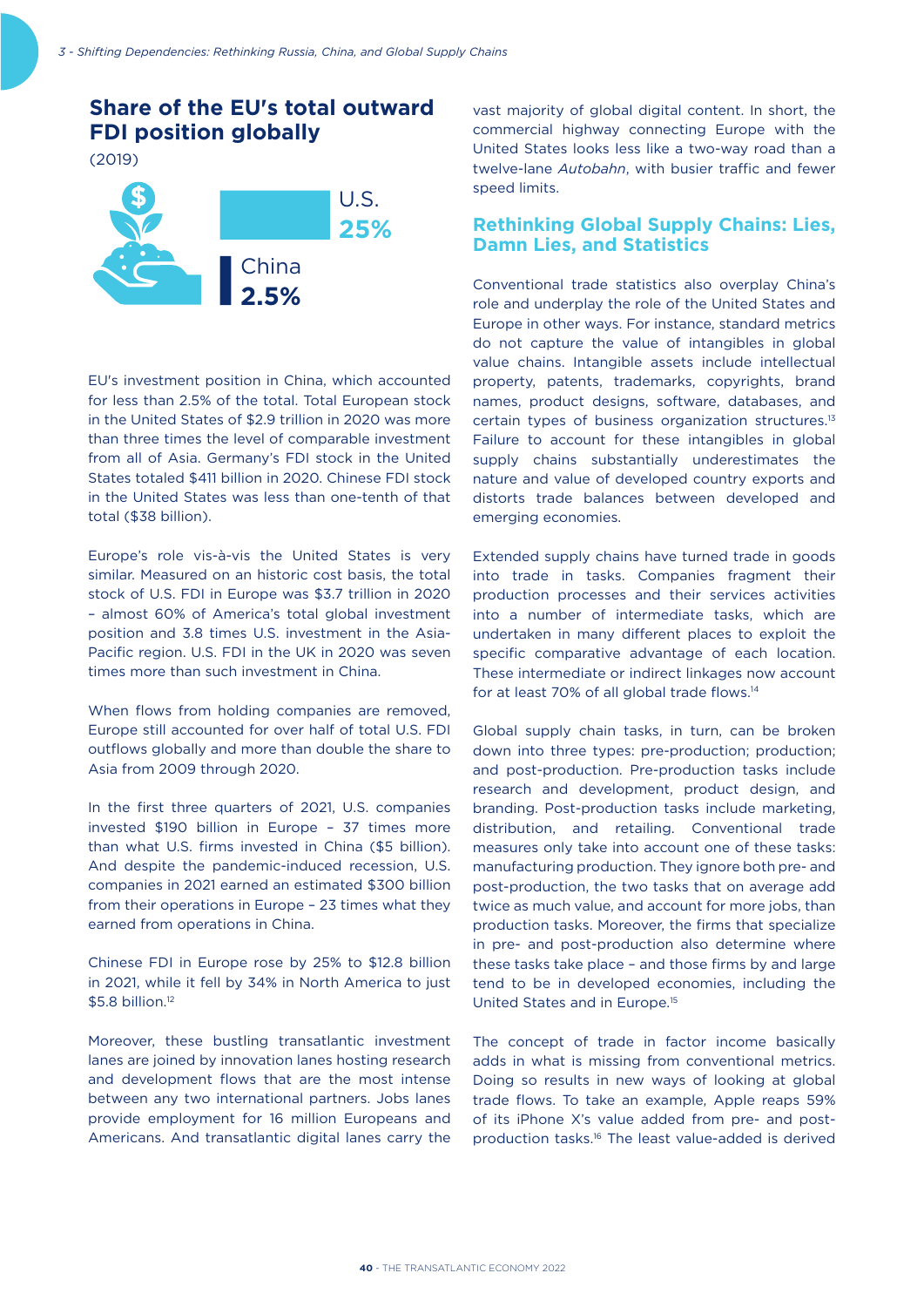## **Extended supply chains have turned trade in goods into trade in tasks**



# **Intermediate tasks in global supply chains**

Pre-production (R&D, product development and branding)

Production

Post-production (marketing, distribution and retailing)

from its production tasks, which are located in China. Nonetheless, when those phones are exported to the United States and Europe, they are recorded as goods exports from China, even though most of the value accrues to a U.S. company. Moreover, Apple's additional billions in sales in China do not turn up in U.S. trade statistics. The trade-in-factor-income approach adds Apple's profits from within China to U.S. exports to China, because, as a recent Asian Development Bank (ADB)/WTO report puts it, "that is the underlying economic reality, not the accounting fiction." Doing so across all U.S. companies cuts the U.S.-China goods trade deficit by one-third.<sup>17</sup>

This underscores the importance of intellectual property as a driver of both supply chains and investment flows. It also highlights its value as a source of income for developed economies such as the United States and Europe: 90% of the value of firms in the S&P 500 corresponds to intellectual

property, which contributes twice as much to the value of trade as does physical capital.<sup>18</sup>

An additional lens through which we can understand the role of the United States and European companies in global supply chains is through indirect trade, which is the amount of trade conducted through intermediates instead of a simple direct exchange between two parties. According to the ADB/WTO, Germany, the United States, France and the Netherlands account for four of the top five indirect exporters (Table 3). And while conventional trade statistics portray China as the world's leading exporter, it ranks third in terms of indirect exports. Moreover, its share is falling – due to rising labor costs and the declining share of trade in China's economy. At the same time, the integration of various European and East Asian countries in cross-border supply chains is rising.

| Economy            |           | <b>Gross Exports</b> | <b>Indirect Exports</b> |         |  |
|--------------------|-----------|----------------------|-------------------------|---------|--|
|                    | 2010      | 2019                 | 2010                    | 2019    |  |
| Germany            | 1,385,309 | 1,810,593            | 631,683                 | 949.316 |  |
| United States      | 1,552,490 | 2,514,751            | 559.297                 | 948.578 |  |
| China              | 1.697.752 | 2,664,103            | 595,559                 | 903,902 |  |
| <b>Netherlands</b> | 481.024   | 755.817              | 269.426                 | 448.621 |  |
| France             | 649,302   | 862,767              | 295,172                 | 424.097 |  |

#### Table 3 Top 5 Economies with Major Indirect Exports (\$Millions)

*Source: Asian Development Bank, WTO et al., Global Value Chain Development Report 2021: Beyond Production, November 2021, https://www.adb.org/sites/default/files/publication/747966/global-value-chain-development-report-2021.pdf.*